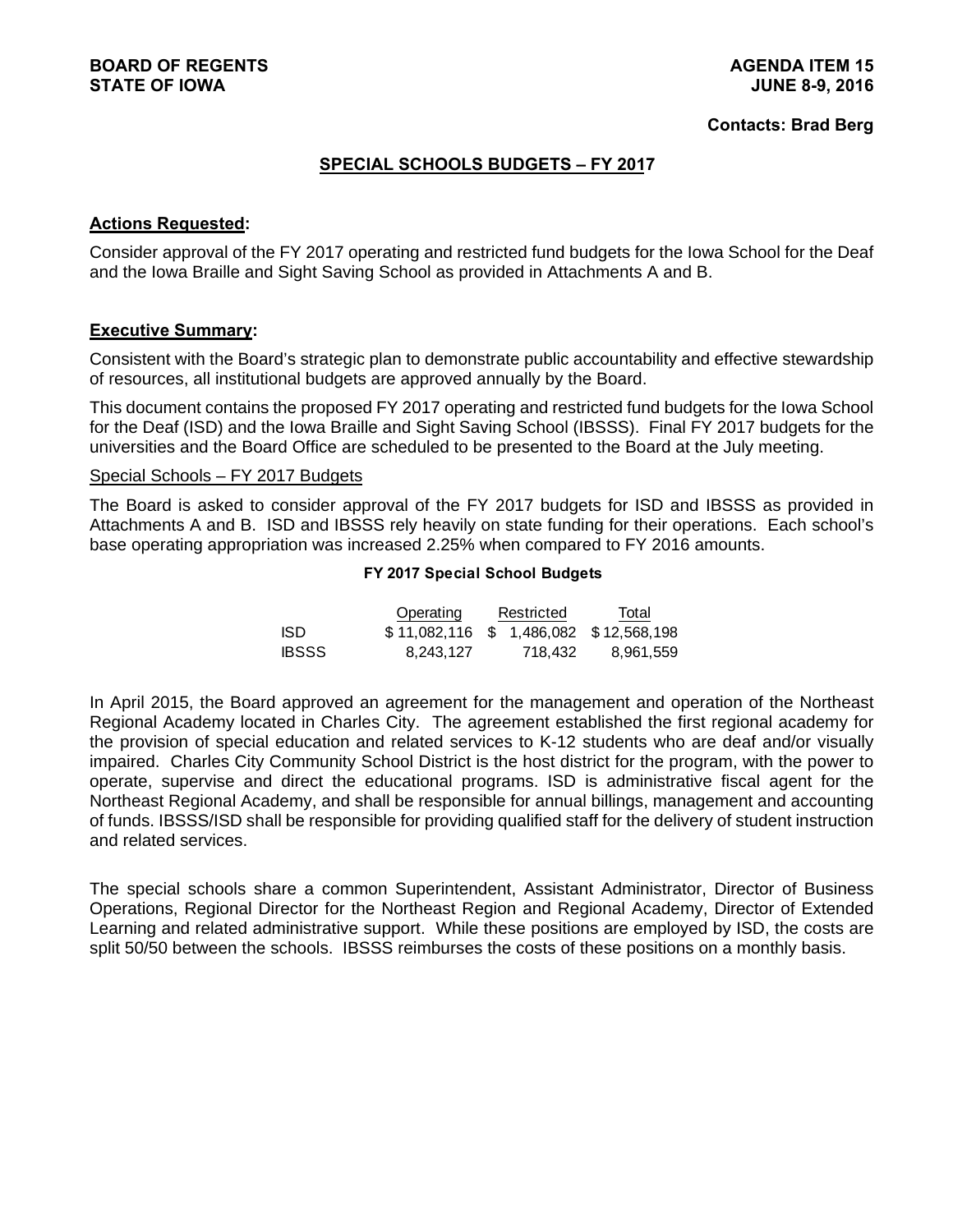# **IOWA SCHOOL FOR THE DEAF**

The proposed FY 2017 operating and restricted fund budgets for the Iowa School for the Deaf total \$12.6 million and are provided on the following page.

## ISD FY 2017 General Operating Budget

The Iowa School for the Deaf provides educational programs in compliance with federal and state laws to provide free and appropriate public education for deaf and hard of hearing children and youths. Each child's Individualized Education Program (IEP) is designed to develop the student's educational potential. The primary mission is to provide quality programs for students, enabling them to leave ISD with optimal academic, vocational, interpersonal and independent living skills. Budget development ties directly to the strategic plan and more specifically to the following objectives:

- Meet or exceed state academic standards in reading and math
- Promote effective assessments/practices that support all students to become proficient readers
- Assure an adequate supply of trained teachers of the deaf and educational interpreters
- Eliminate inefficiencies and increase effectiveness in the productive use of resources

The budget was developed to support the strategic plan, goals for school improvement and student achievement in the following key areas:

- 1. Pre-K through 12<sup>th</sup> grade education services that provides academic and vocational programming for deaf and hard of hearing children with services to meet specially designed instruction and the individual learning needs of each student.
- 2. Student Life program to support campus-based education services by providing dormitory, food, health and transportation services for students who live too far from ISD to attend as day students.
- 3. Deaf Resources Center that provides training and assessment for K-12 educational interpreters and sign language instruction for parents and professionals across the state of Iowa.
- 4. Extended Learning Program that provides learning activities, statewide, in the expanded core curriculum to support achievement in the core curriculum, and development of communication, self-determination, social and emotional skills, as well as the unique learning needs of deaf and hard of hearing students.
- 5. 4Plus program for students ages 8 to 21 for the development of prevocational, work readiness, and-self-help and independent skills to promote the successful transition of high school students to the employment and/or post-secondary education setting.

The 2016 General Assembly appropriated a 2.25% increase (approximately \$214,000) in state operating funding for FY 2017. All other revenue sources are projected to increase approximately \$161,000 from additional cost reimbursements for education interpreter and para-educator services to school districts and the liquidation of the ISD automobile fleet in order to implement a lease program with ISU transportation.

The incremental revenues will support cost increases attributable to deferred maintenance projects, supplies and services, and salary/benefit costs. Salary expenses include an average increase of 1.85% for faculty and 1.6% for professional and scientific staff. Merit staff will be paid in accordance with the bargained agreement.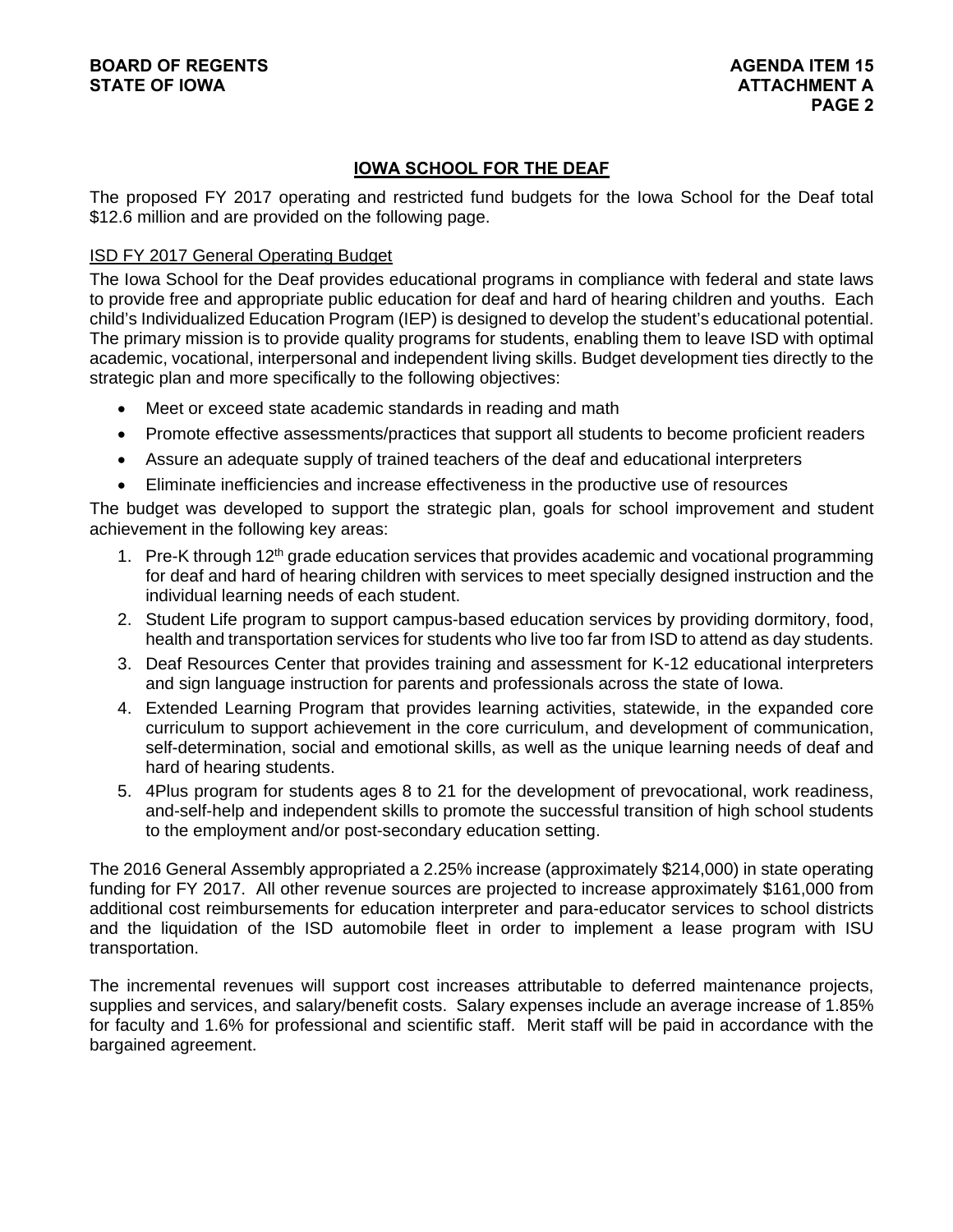#### ISD FY 2017 Restricted Budget

The FY 2017 restricted budget includes additional pass-through federal grant funding from the Iowa Department of Education for start-up support for the Northeast Regional Academy and for statewide services for the deaf. In addition, the federal funds support improving sign language skills of parents, interpreter and teacher training, family activities, ADA accessibility and post-graduation living skills.

Revenue generated from students attending ISD from Nebraska is included in the restricted funds and is segregated from ISD's general fund appropriation. The FY 2017 budget anticipates 10 students attending from Nebraska. A portion of the Nebraska revenue will continue to provide for staffing expenses.

| FY 2017 IOWA SCHOOL FOR THE DEAF PROPOSED BUDGET |                            |                             |                        |  |  |  |  |
|--------------------------------------------------|----------------------------|-----------------------------|------------------------|--|--|--|--|
|                                                  | Operating<br><b>Budget</b> | Restricted<br><b>Budget</b> | Total<br><b>Budget</b> |  |  |  |  |
| <b>REVENUES</b>                                  |                            |                             |                        |  |  |  |  |
| General Appropriation                            | 9,723,215<br>\$            | \$                          | \$<br>9,723,215        |  |  |  |  |
| Appropriations - Other                           | 82,049                     |                             | 82,049                 |  |  |  |  |
| <b>Federal Support</b>                           | 56,970                     | 627,023                     | 683,993                |  |  |  |  |
| Interest                                         | 1,000                      | 525                         | 1,525                  |  |  |  |  |
| <b>Reimbursed Indirect Costs</b>                 | 23,927                     |                             | 23,927                 |  |  |  |  |
| <b>Sales and Services</b>                        | 900,155                    | 858,534                     | 1,758,689              |  |  |  |  |
| Other Income                                     | 294,800                    |                             | 294,800                |  |  |  |  |
| <b>TOTAL REVENUES</b>                            | \$11,082,116               | \$<br>1,486,082             | \$<br>12,568,198       |  |  |  |  |
| <b>EXPENDITURES</b>                              |                            |                             |                        |  |  |  |  |
| Salaries                                         | 9,090,654<br>\$            | \$<br>965,651               | \$10,056,305           |  |  |  |  |
| Prof. & Scien. Supplies/Services                 | 1,374,035                  | 321,436                     | 1,695,471              |  |  |  |  |
| Library Acquisition                              | 6,000                      |                             | 6,000                  |  |  |  |  |
| <b>Utilities</b>                                 | 291,250                    |                             | 291,250                |  |  |  |  |
| <b>Bldg. Repairs</b>                             | 284,977                    | 178,995                     | 463,972                |  |  |  |  |
| Aud. of State Reimburse                          | 35,200                     |                             | 35,200                 |  |  |  |  |
| Equipment                                        |                            | 20,000                      | 20,000                 |  |  |  |  |
| <b>TOTAL EXPENDITURES</b>                        | \$11,082,116               | \$<br>1,486,082             | \$<br>12,568,198       |  |  |  |  |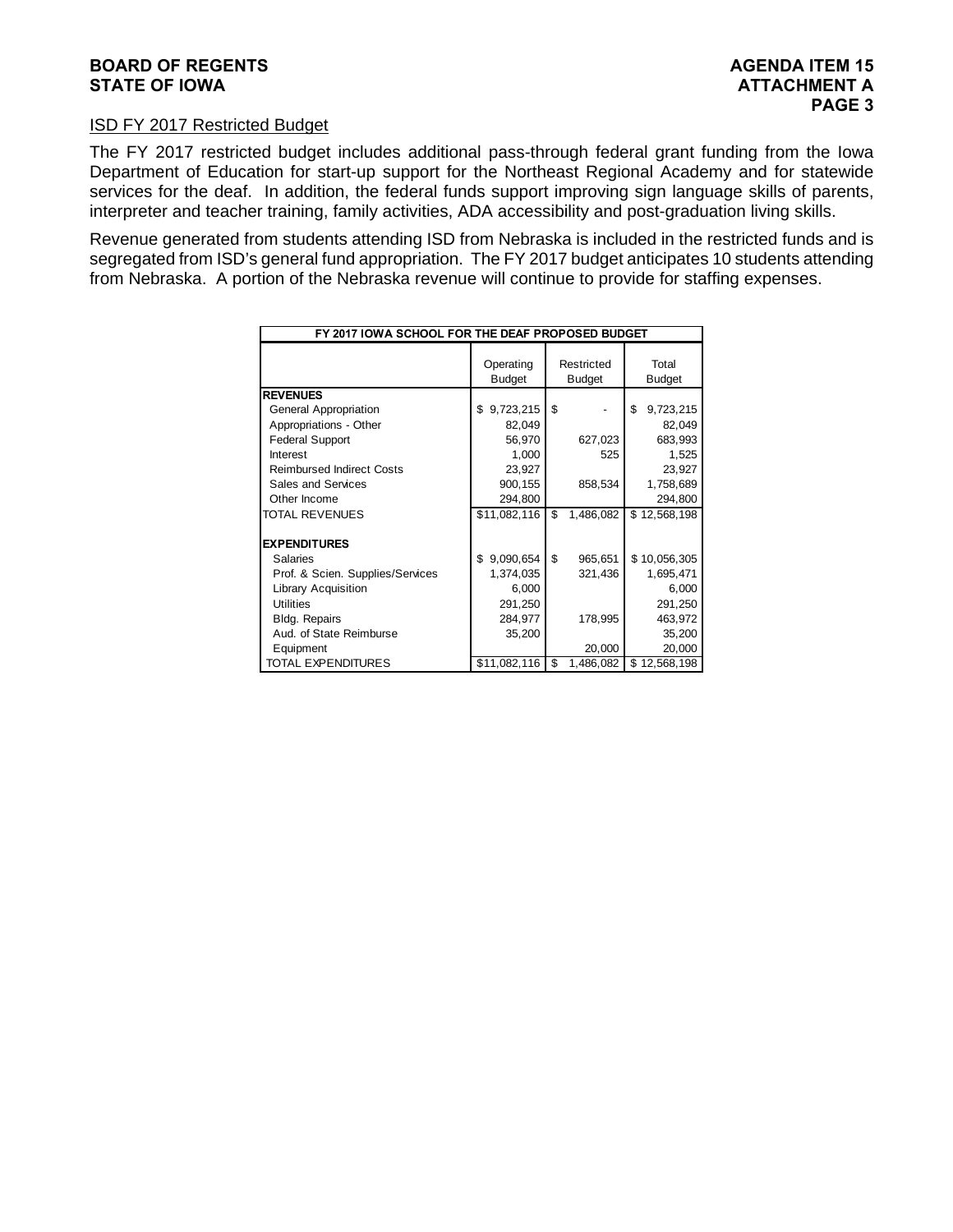# **BOARD OF REGENTS AGENDA ITEM 15**

## **IOWA BRAILLE AND SIGHT SAVING SCHOOL**

The proposed FY 2017 operating and restricted fund budgets for the Iowa Braille and Sight Saving School (IBSSS) total approximately \$9.0 million and are provided on the following page.

#### IBSSS FY 2017 General Fund Operating Budget

Under the direction of the Iowa Braille and Sight Saving School, the programs and services of the Iowa Educational Services for the Blind and Visually Impaired (IESBVI) provides equitable access to high quality education services to children who are blind or visually impaired including those with additional disabilities throughout the state. The purpose is to provide accessible and appropriate education opportunities, resources, and support which enable students who are blind or visually impaired to function as independently as possible in all aspects of life.

A cooperative agreement between the Board of Regents, Area Education Agencies, the Department of Education and the Department for the Blind committed to the goal to create a unified system for the delivery of vision services with the statewide system for vision services as the central agency to recruit, train, supervise and deploy all Teachers of Visual Impairments (TVIs) and Certified Orientation and Mobility instructors (COMs) in the state.

The goals of the IESBVI are:

- A. Provide equitable access to a continuum of high-quality services for all students in Iowa who are blind and visually impaired, including those with multiple disabilities.
- B. Promote effective, evidence-based assessments and instructional practices that support all students to become proficient readers in the core and expanded core curriculum
- C. Assure an adequate supply of highly trained TVIs and COMs.
- D. Assure adequate and professional supervision, ongoing professional development and equitable job assignments for professionals working with blind and visually impaired students.
- E. Eliminate duplication in service delivery by creating a seamless coordinated system of services to blind and visually impaired students across multiple funding sources and agencies responsible for the education of blind and visually impaired students.

The budget is developed to support the strategic plan, goals and student achievement in the following key areas:

- 1. Statewide system of classroom-based instruction, orientation and consultative services which support the Individual Education Plans of students attending school in their local school districts.
- 2. Low vision clinics that emphasis early identification of vision impairments so that students can receive accommodations and appropriate educational services at the earliest possible age.
- 3. Evaluations, consultation, training and program planning with assistive technology that allows students with vision impairments to access the same curriculum as their sighted peers.
- 4. 4Plus program emphasizing the development of prevocational, work readiness and independent skills to promote the successful transition of high school students to the employment and/or post-secondary education setting.
- 5. Regional and statewide professional development for TVIs, as well as general and special education teachers to assist them with the skills necessary to provide specially designed instruction and support in the classroom.
- 6. Extended Learning Program to provide statewide learning activities, in areas of the expanded core curriculum to support to support the unique learning needs of blind and visually impaired students. The expanded core includes compensatory academic skills, Braille, orientation and mobility, technology, independent living, recreation and leisure skills, career education and self-determination.